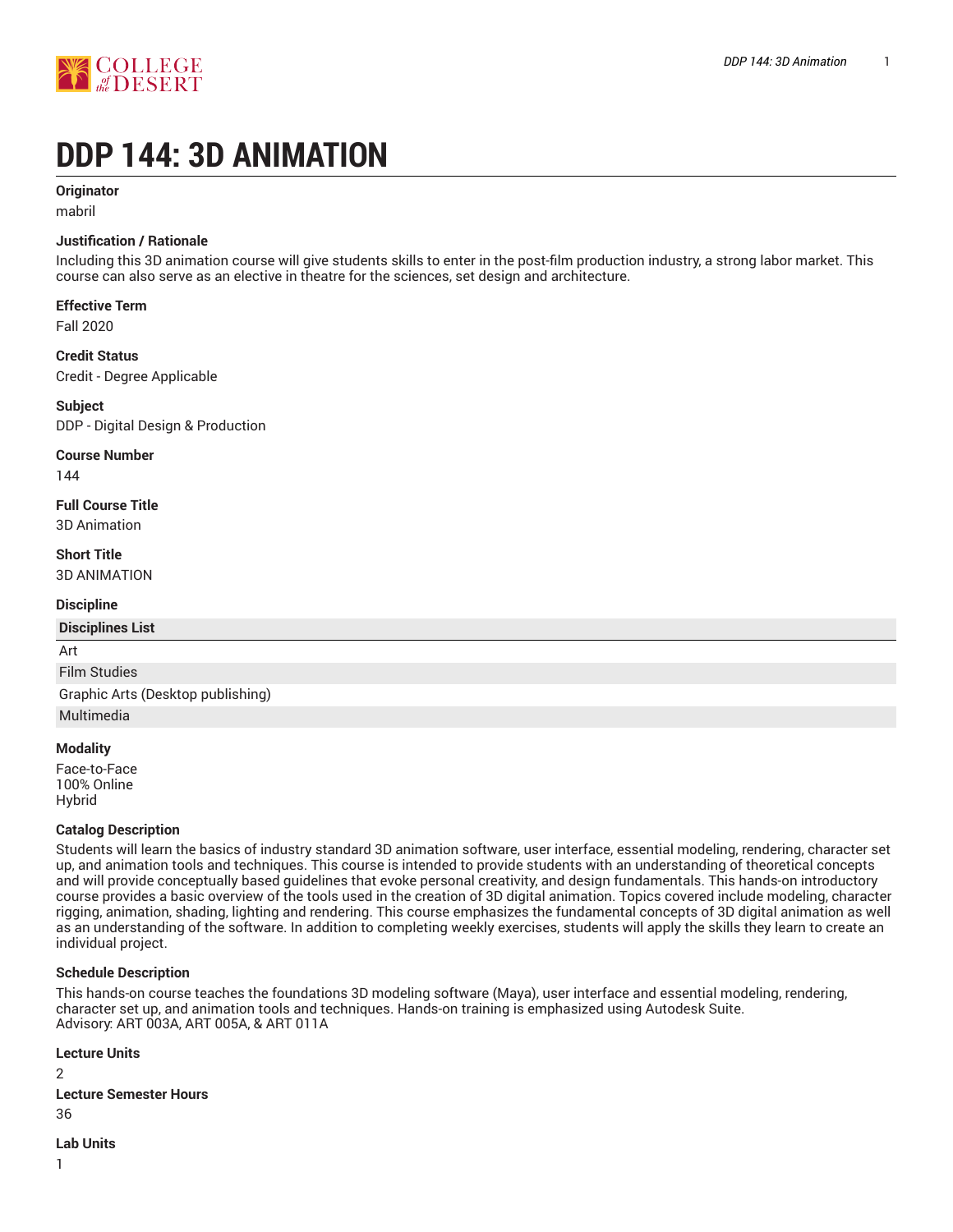

**Lab Semester Hours** 54

**In-class Hours** 90

**Out-of-class Hours** 72

**Total Course Units** 3 **Total Semester Hours**

162

**Prerequisite Course(s)** Advisory: ART 003A, ART 005A, & ART 011A

# **Required Text and Other Instructional Materials**

**Resource Type** Book **Open Educational Resource** No

**Author** Murdock, K, L

**Title** Autodesk Maya 2017 Basics Guide

**Publisher** SDC Publications

**Year**

2017

**ISBN #** 13-9781630570354

**Resource Type** Web/Other **Open Educational Resource** Yes

**Class Size Maximum** 25

**Entrance Skills** Develop the basic skills in the effective use of design and colors.

### **Requisite Course Objectives**

ART 003A-Develop basic skills in the effective use of design and colors

# **Entrance Skills**

Demonstrate a basic understanding of the human image as a subject in art from prehistoric times to the present.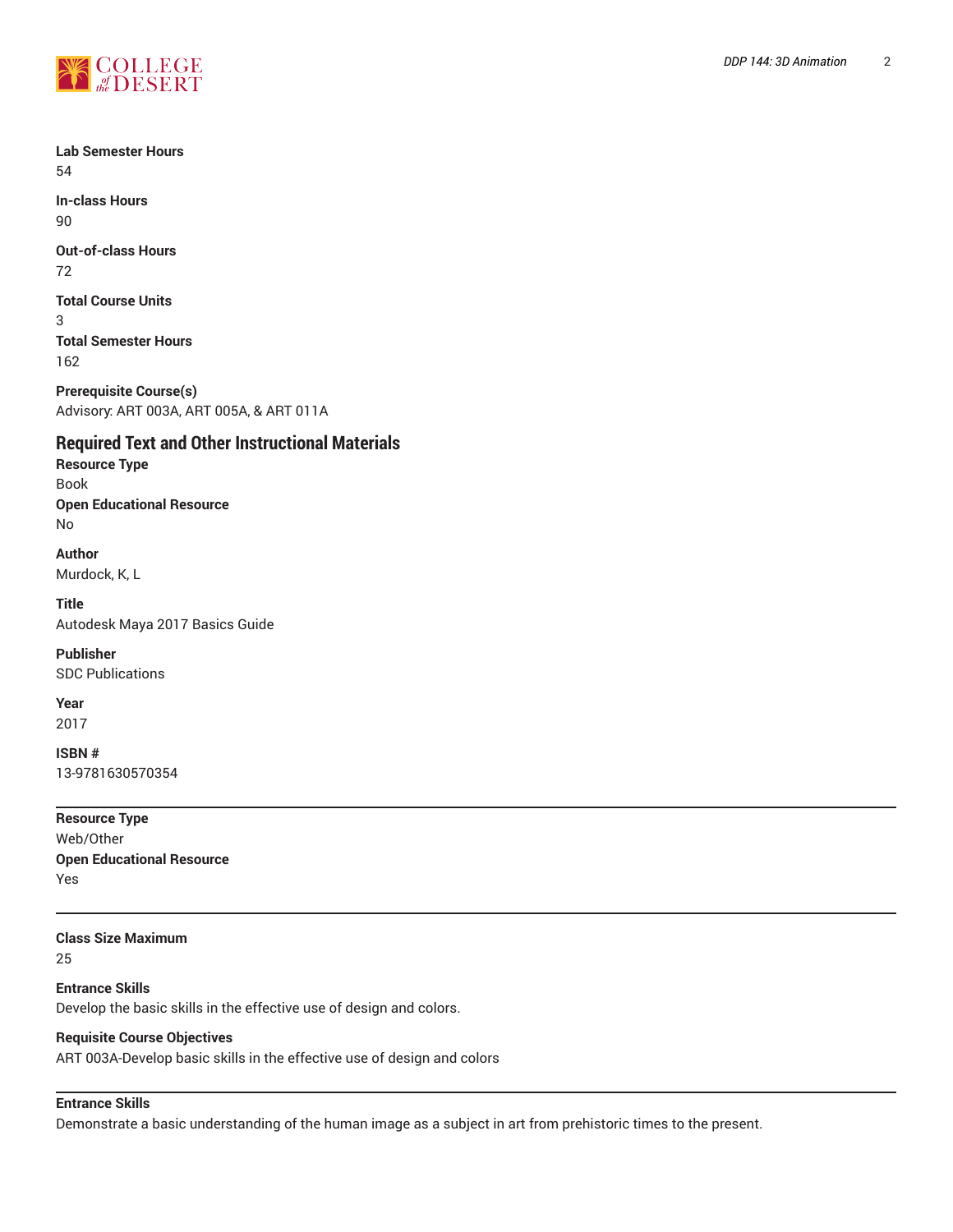

#### **Requisite Course Objectives**

ART 005A-Demonstrate a basic understanding of the human image as a subject in art from prehistoric times to the present.

### **Entrance Skills**

Assess and critique sculptural works in group, individual, and written contexts using relevant critique formats, concepts and terminology.

#### **Requisite Course Objectives**

ART 011A-Assess and critique sculptural works in group, individual, and written contexts using relevant critique formats, concepts and terminology

|  | <b>Course Content</b> |
|--|-----------------------|
|--|-----------------------|

I. Pre-Production II. The 3D Process III. The 3D Space IV. Modeling Expanded V. Shading Expanded VI. Lighting Expanded VII. Animation Expanded VIII. Rendering Expanded IX. Post Production X. Major Historical Innovations XI. Portfolio

# **Lab Content**

I. Pre-Production

- A. Storyboard Interpretation
	- 1. Element Movement Notations
	- 2. Camera Movement Notations
- B. Text Notations
- C. Production Meetings
	- 1. Responsibilities
	- 2. Conduct
	- 3. Editorial Checks
- II. The 3D Process
	- A. Setting Project Folder
		- 1. Naming Conventions
			- 2. New vs. Existing Projects
	- B. Modeling
		- 1. Polygon
		- 2. Spline-based
	- C. Shading
		- 1. Shader Issues
		- 2. Placement Issues
	- D. Lighting
		- 1. Types
			- 2. Relationships
	- E. Animation
		- 1. Key, In-between and Breakdown
		- 2. Path
		- 3. Deformation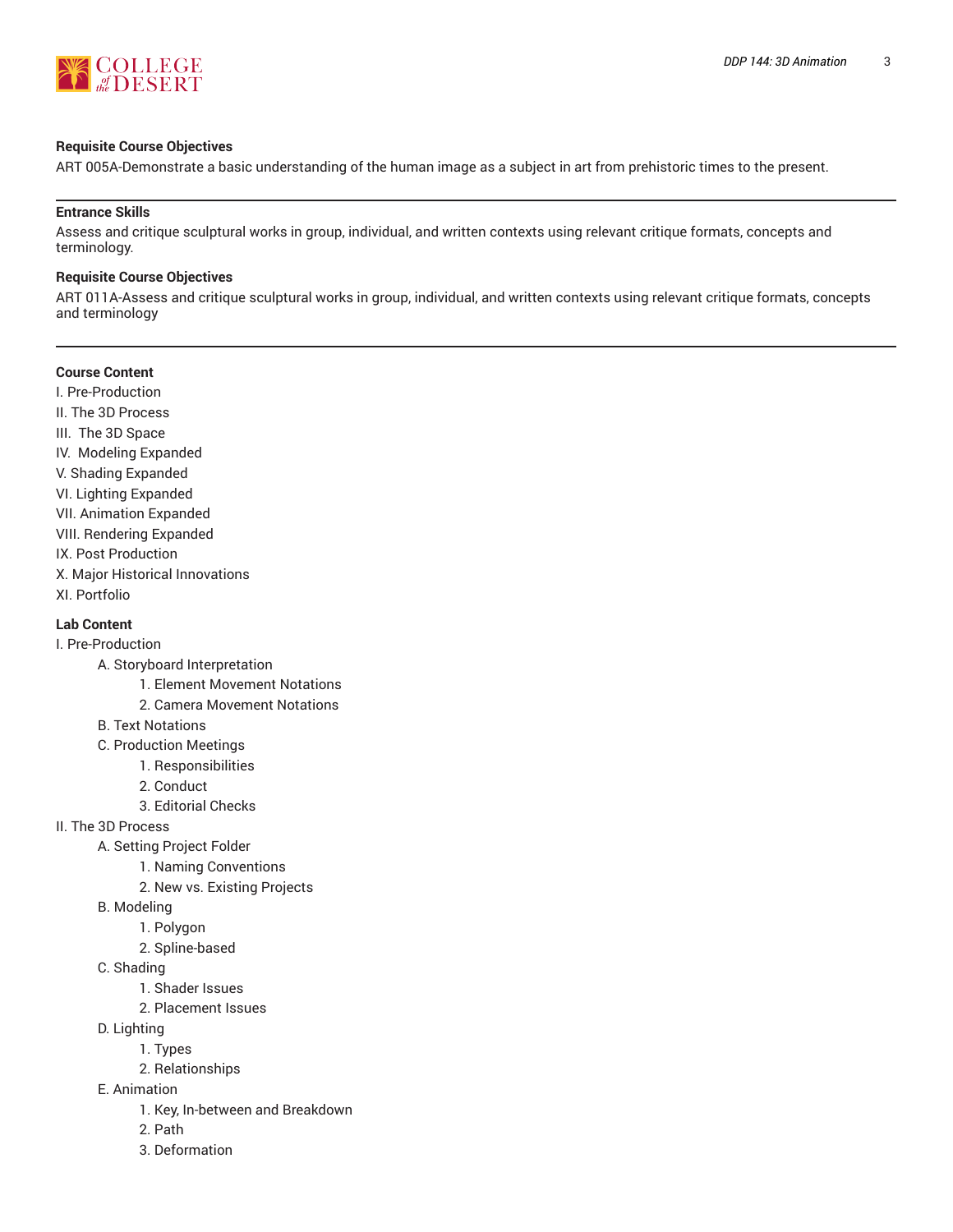

4. Simple Rigs

### 5. Dynamic

F. Rendering

- 1. Standard Render
- 2. Render with Alpha Channel for Composite
- III. The 3D Space
	- A. Cartesian
	- B. World Spa c e
	- C. Object Space
- IV. Modeling Expande d

A. Skills1. <sup>P</sup>

- rimitive Creation and Adjustment
- 2. Process Creation
- 3. Component Editing
- 4. S plin e E ditin g
- B. Manipulation
	- 1. Positio n
	- 2. Rotation
	- 3. Scale
	- 4. Pivot Point
- C. Edge Treatments
- V. Shading Expanded
	- A. Material Attributes
	- B. Layered Texturing
		- 1. Aging Techniques
		- 2. Multi-purpose Textures
	- C. Explicit UV Mapping
- VI. Lighting Expanded
	- A. Shadows
	- B. Reflection Maps
	- C. Glints and Glows
	- D. Lighting Scheme s
- VII. Animation Expanded
	- A. Timeline Adjustments
		- B. Timing Graph Editor
		- C. IK Rigging
		- D. Path Animation Control
		- E. Squash and Bend Deformers
- VIII. Rendering Expanded
	- A. Settings
		- 1. Formats, Size, Duration , ,
		- 2. Motion Blur
	- B. Rendering
		- 1. Test Render
			- 2. Shadow Layers (Alpha)
- IX. Post Production
	- A. Testing
		- 1. Importing Audio (In Maya for sync)
		- 2. Importing in Post Production software
	- B. Final Assembly
- X. Major Historical Innovations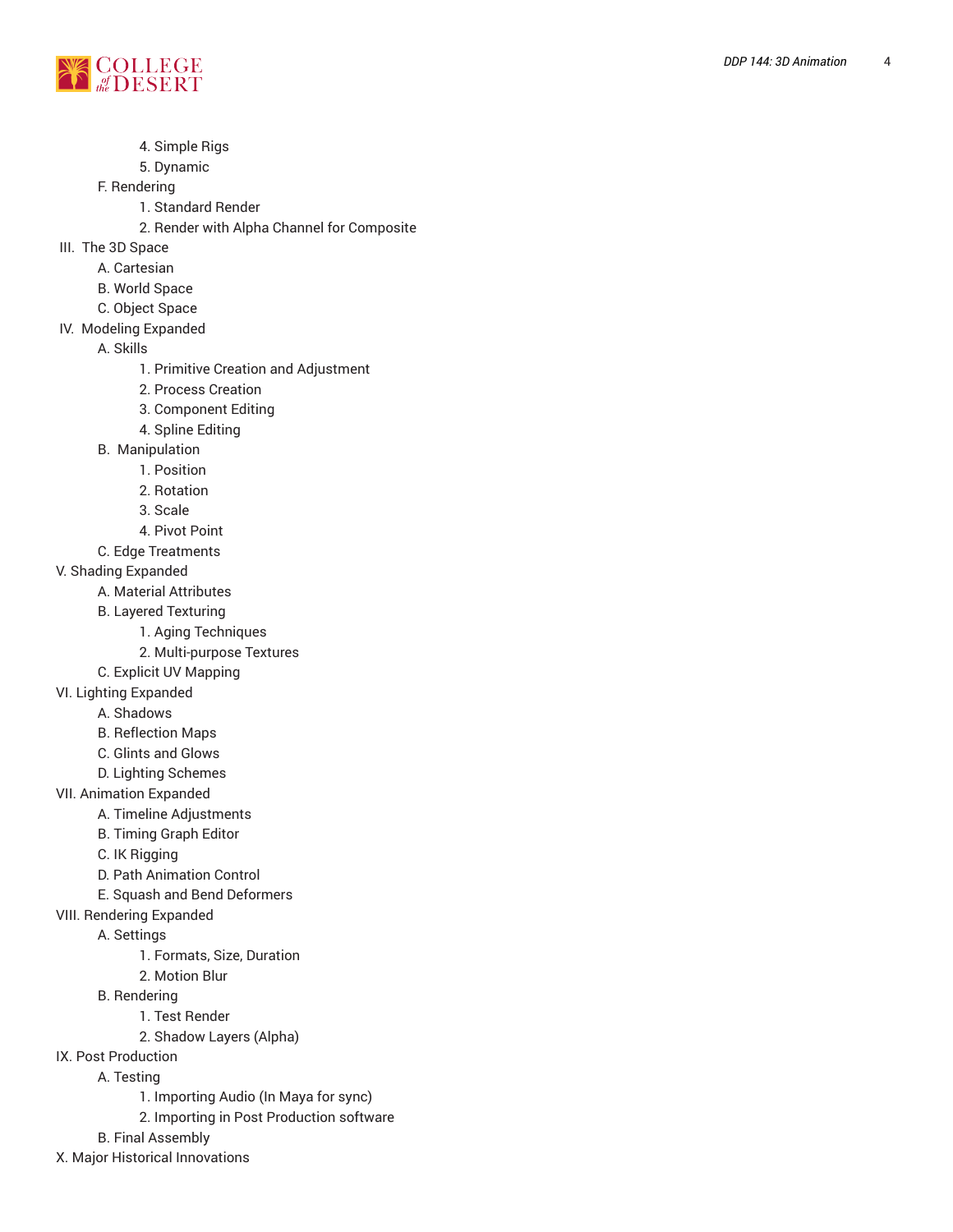

### A. Film Effects

- 1. Flats and Glass Painting
- 2. Rear Projection
- 3. Static Mattes
- 4. Traveling Mattes
- 5. Front Projection
- 6. Bi-Pack Composites
- 7. Green and Blue Screen
- B. Early Computer Graphics
	- 1. Military and Science Partnership
	- 2. Early Artists and Innovators
- C. 3D Computer Graphics
	- 1. Founding Production Houses
	- 2. Second-Generation Years
- D. The Modern Structure
	- 1. The Visual Effects Approach
	- 2. Preview Production Houses

### XI. Portfolio

- A. Preparation of Presentation
- B. Credits

### **Course Objectives**

| <b>Objectives</b>                                                                                                                                                                        |  |  |
|------------------------------------------------------------------------------------------------------------------------------------------------------------------------------------------|--|--|
| Demonstrate the 3D production work flow, guided by pre-production assets, such as storyboards, sketches,<br>treatments and scripts.                                                      |  |  |
| Employ the appropriate set of polygonal or patch-based modeling tools, as required by the form to be built and the<br>pre-production assets.                                             |  |  |
| Construct shading networks appropriate for the surface appearance required by the pre-production assets,<br>considering the material's natural look and any additional aging called for. |  |  |
| Create appropriate movement behaviors that describe the action required by the assets and follows the principles of<br>animation, allowing for timing changes.                           |  |  |
| Compose a lighting scheme appropriate for the subject, the action and the mood required by the assets and construct<br>camera compositions with the settings, size and angle required.   |  |  |
| Demonstrate control over alpha channels at rendering stage and successfully composite elements with one another<br>in post-production.                                                   |  |  |
| Evaluate 3D animation's most important innovations throughout its history, giving examples where a new<br>development influenced the nature of content and delivery.                     |  |  |
| Construct and customize an ever-improving portfolio that represents the very best work possible.                                                                                         |  |  |
| <b>Student Learning Outcomes</b>                                                                                                                                                         |  |  |
| Upon satisfactory completion of this course, students will be able to:                                                                                                                   |  |  |
| Evaluate 3D animation's most important innovations throughout its history, giving examples where a new<br>development influenced the nature of content and delivery.                     |  |  |
|                                                                                                                                                                                          |  |  |

- Outcome 2 Evaluate appropriate lighting scheme for the subject, the action and the mood required by the assets and construct camera compositions with the settings, size and angle required.
- Outcome 3 Evaluate 3D production work flow, guided by pre-production assets, such as storyboards, sketches, treatments and scripts.

### **Methods of Instruction**

| <b>Method</b> | Please provide a description or examples of how each instructional<br>method will be used in this course.                                                                              |
|---------------|----------------------------------------------------------------------------------------------------------------------------------------------------------------------------------------|
| Lecture       | Lectures will be provided on historical and contemporary approaches to<br>digital art and media, as well as demonstrations on how to use software<br>as it relates to the assignments. |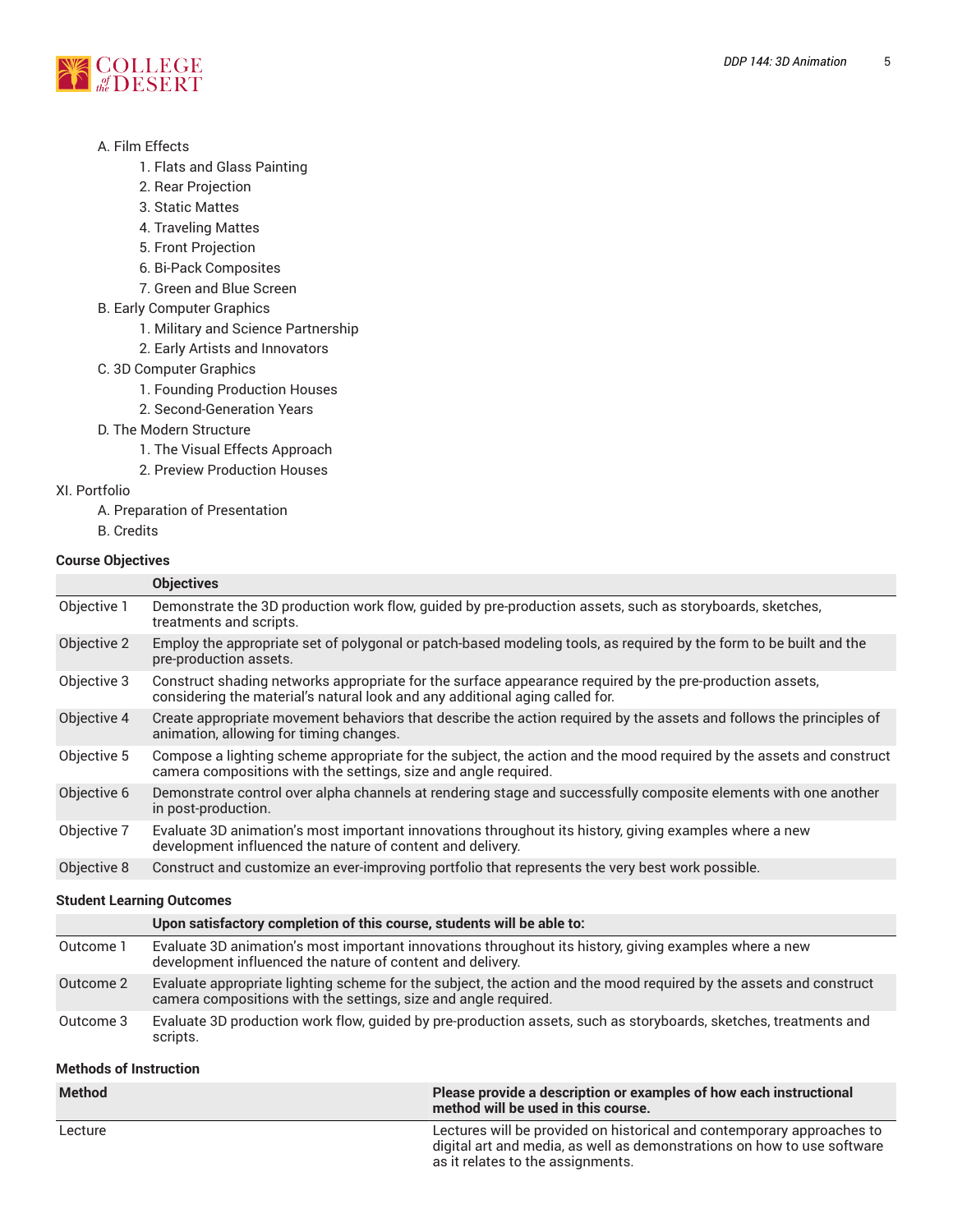

| Collaborative/Team                            | Students will critique as teams/groups on various projects/design<br>challenges.                                                                                                                                                                           |                           |  |
|-----------------------------------------------|------------------------------------------------------------------------------------------------------------------------------------------------------------------------------------------------------------------------------------------------------------|---------------------------|--|
| Demonstration, Repetition/Practice            | Students will learn technical software and hardware applications and<br>apply them in a series of assignment/design challenges.                                                                                                                            |                           |  |
| Self-exploration                              | Students will explore their own conceptual approaches, ideas and<br>perspectives to the assignments.                                                                                                                                                       |                           |  |
| Participation                                 | Students will participate in critiques, in class exercises and general<br>feedback on visual examples.                                                                                                                                                     |                           |  |
| Technology-based instruction                  | All course work uses current technology in the field, the students will<br>learn the software and create physical and digital projects with the<br>technology. Instructors will use the technology in demonstrations as it<br>pertains to the assignments. |                           |  |
| Laboratory                                    | Students will use the MAC computer lab for the course assignments, or<br>their personal computer with the appropriate software and hardware.                                                                                                               |                           |  |
| Skilled Practice at a Workstation             | A large portion of the lab will be dedicated to time for students to create<br>digital artwork on an individual workstation. Each student will need to be<br>have access to a computer to participate in this course.                                      |                           |  |
| <b>Methods of Evaluation</b>                  |                                                                                                                                                                                                                                                            |                           |  |
| <b>Method</b>                                 | Please provide a description or examples of how<br>each evaluation method will be used in this course.                                                                                                                                                     | <b>Type of Assignment</b> |  |
| Critiques                                     | Students will participate in group critiques,<br>addressing the requirements of the assignment as<br>well as the creative exploration and graded with a<br>rubric.                                                                                         | In Class Only             |  |
| Student participation/contribution            | Students will be graded in their participation at<br>critiques and group discussions.                                                                                                                                                                      | In and Out of Class       |  |
| Product/project development evaluation        | Students will create assignments with given criteria<br>and will work to solve the design/art challenge as<br>well as apply key fundamental compositions.                                                                                                  | In and Out of Class       |  |
| Tests/Quizzes/Examinations                    | Students will be quizzed on key art and media<br>terminology including the principles and elements of<br>design.                                                                                                                                           | In and Out of Class       |  |
| Mid-term and final evaluations                | Students will have both a mid term and final<br>evaluation. The culmination of the course will be<br>a graded assignment/project or physical test of<br>knowledge pertaining to software or hardware.                                                      | In Class Only             |  |
| Self/peer assessment and portfolio evaluation | Students will use rubrics to self evaluate their own<br>progress as well as evaluate the work of their peers.                                                                                                                                              | In and Out of Class       |  |
| Other                                         | Students preform tasks based on instruction by<br>working on chapter lessons/assignments.                                                                                                                                                                  | In and Out of Class       |  |

#### **Assignments**

### **Other In-class Assignments**

Active participation in critiques and presentations Objective and performance-based quizzes (3-4) Midterm and final exam

### **Other Out-of-class Assignments**

- 1. Reading, approximately 20 30 pages per week
- 2. Weekly animation exercises
- 3. Five (5) computer-generated animations (to illustrate mastery of topics and techniques covered in class)

**Grade Methods**

Letter Grade Only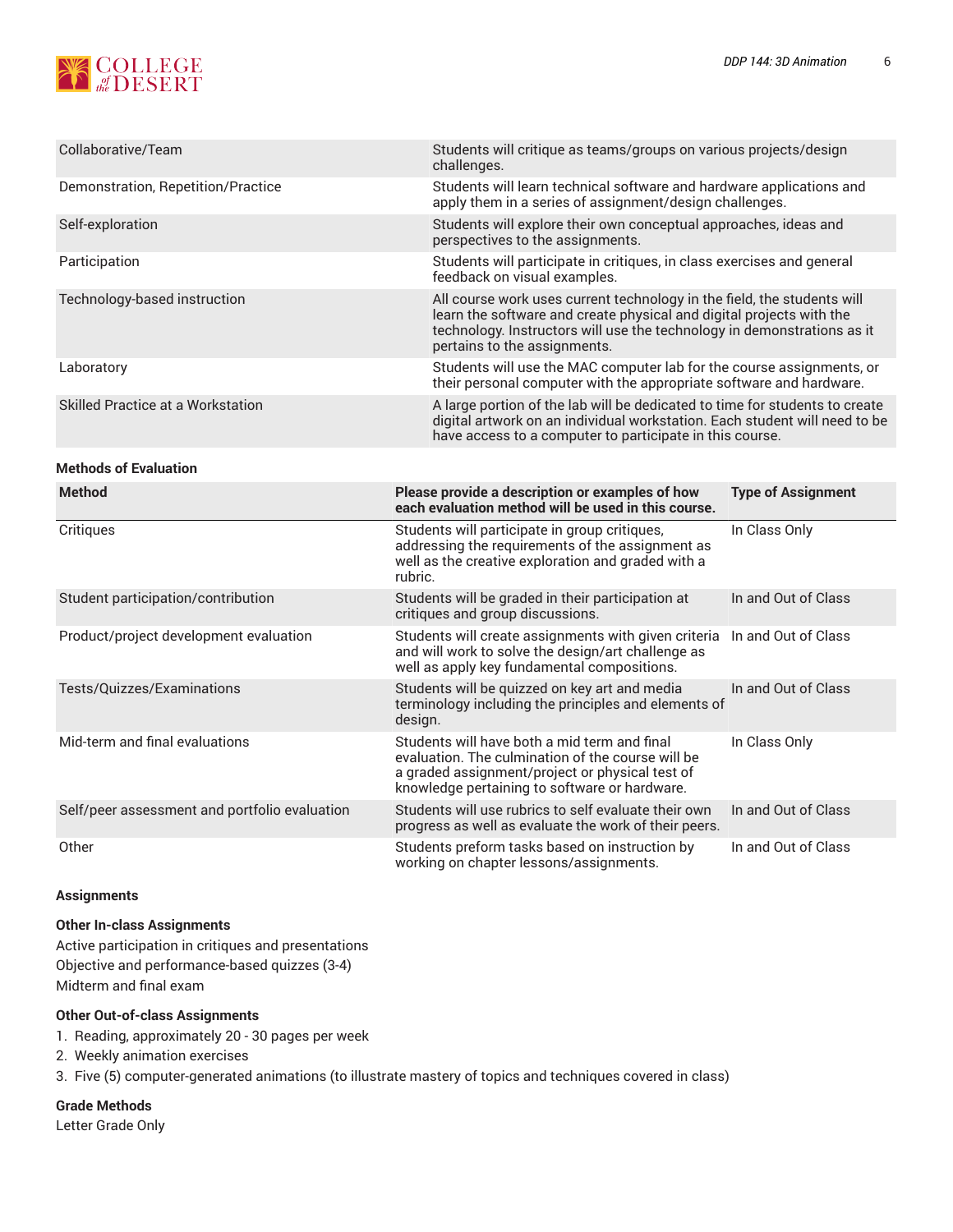

# **Distance Education Checklist**

**Include the percentage of online and on-campus instruction you anticipate.**

**Online %** 50 **On-campus %** 50

# **Lab Courses**

From the COR list, what activities are specified as lab, and how will those be monitored by the instructor? Assignments, project and lessons from their book and upload to Canvas.

**How will you assess the online delivery of lab activities?** Using rubrics on work submitted via Canvas.

# **Instructional Materials and Resources**

# **Effective Student/Faculty Contact**

Which of the following methods of regular, timely, and effective student/faculty contact will be used in this course?

### **Within Course Management System:**

Timely feedback and return of student work as specified in the syllabus Discussion forums with substantive instructor participation Chat room/instant messaging Regular virtual office hours Private messages Online quizzes and examinations Video or audio feedback Weekly announcements

### **External to Course Management System:**

Direct e-mail E-portfolios/blogs/wikis Posted audio/video (including YouTube, 3cmediasolutions, etc.) Synchronous audio/video **Teleconferencing** Telephone contact/voicemail USPS mail

### **For hybrid courses:**

Scheduled Face-to-Face group or individual meetings Field trips Library workshops Orientation, study, and/or review sessions Supplemental seminar or study sessions

# **Other Information**

Provide any other relevant information that will help the Curriculum Committee assess the viability of offering this course in an online **or hybrid modality.**

This course will also be a part of the Film Production program.

# **MIS Course Data**

**CIP Code** 11.0803 - Computer Graphics.

**TOP Code** 061460 - Computer Graphics and Digital Imagery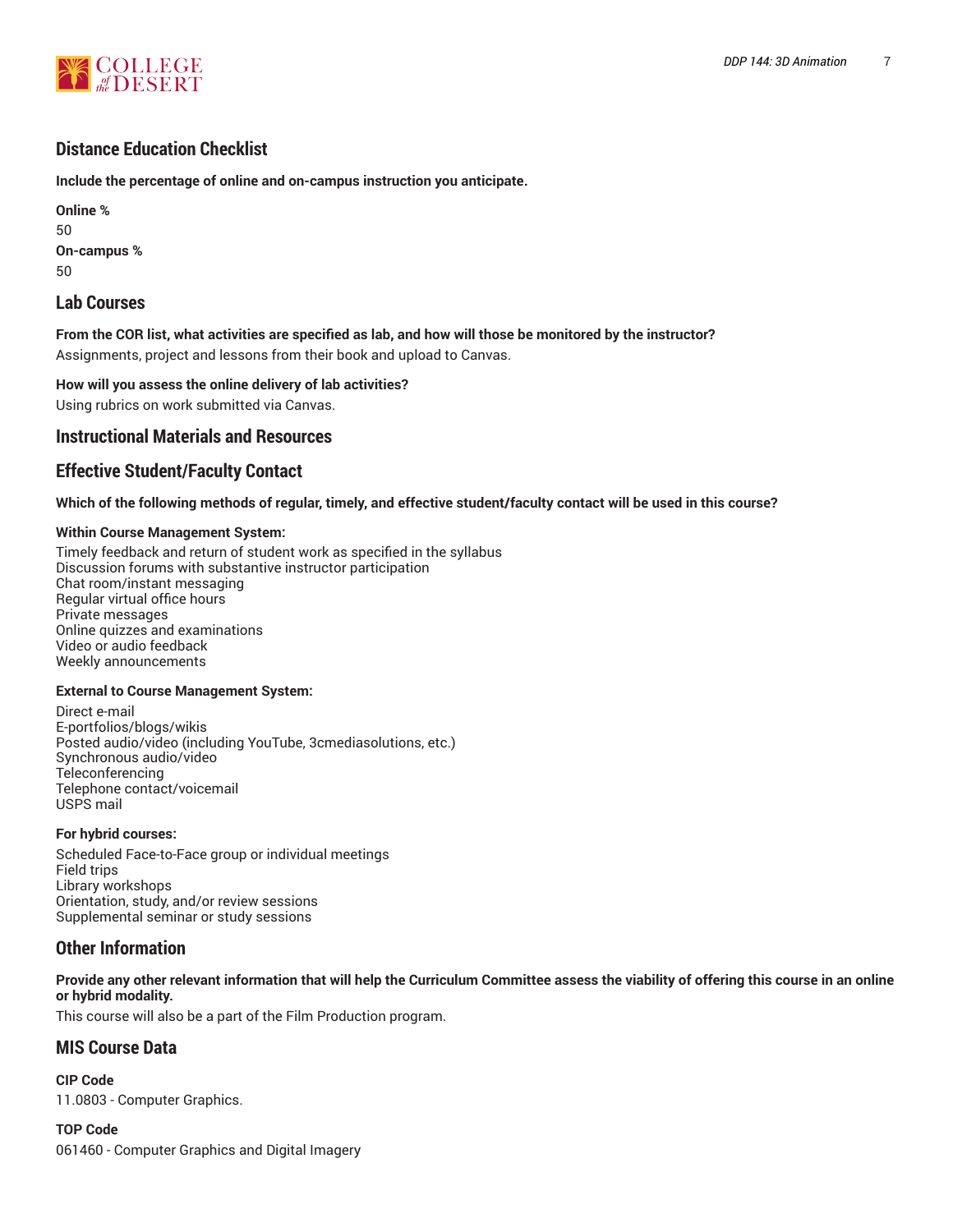

**SAM Code** C - Clearly Occupational

**Basic Skills Status** Not Basic Skills

**Prior College Level** Not applicable

**Cooperative Work Experience** Not a Coop Course

**Course Classification Status** Credit Course

**Approved Special Class** Not special class

**Noncredit Category** Not Applicable, Credit Course

**Funding Agency Category** Not Applicable

**Program Status** Stand-alone

**Transfer Status** Transferable to CSU only

**Allow Audit** No

**Repeatability** No

**Materials Fee** No

**Additional Fees?** No

**Approvals**

**Curriculum Committee Approval Date** 11/05/2019

**Academic Senate Approval Date** 11/14/2019

**Board of Trustees Approval Date** 12/19/2019

**Chancellor's Office Approval Date** 1/23/2020

**Course Control Number** CCC000612182

### **Programs referencing this course**

Digital Design [Production](http://catalog.collegeofthedesert.eduundefined?key=126/) AS Degree [\(http://catalog.collegeofthedesert.eduundefined?key=126/](http://catalog.collegeofthedesert.eduundefined?key=126/)) Digital Design Production Certificate of [Achievement](http://catalog.collegeofthedesert.eduundefined?key=127/) (<http://catalog.collegeofthedesert.eduundefined?key=127/>)